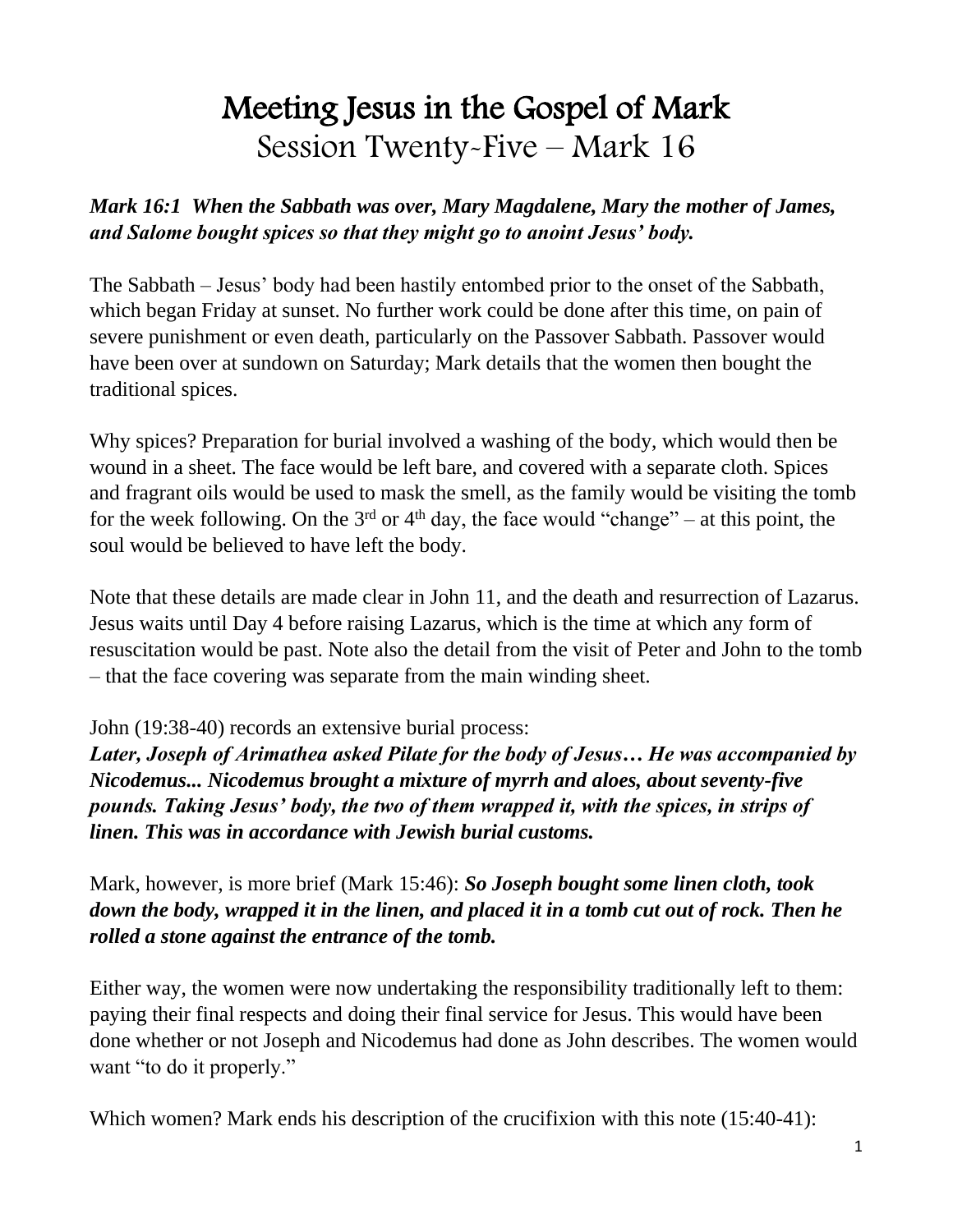*40 Some women were watching from a distance. Among them were Mary Magdalene, Mary the mother of James the younger and of Joseph, and Salome. In Galilee these women had followed him and cared for his needs. Many other women who had come up with him to Jerusalem were also there.*

It was less dangerous for the women to be seen attending the crucifixion; they would not be regarded by the soldiers as a threat, and would not have to be concerned about arrest. Nevertheless, they "stand at a distance." Mark further points out that, *"Mary Magdalene and Mary the mother of Joseph saw where he was laid,"* putting to rest the idea that they mistook the placement of the tomb the next day.

The same women who were named at the crucifixion – the established eyewitnesses – are the ones who are named in visiting the tomb. Who were they? Mary Magdalene we know; Mary the mother of James is identified just a few verses before as the mother of James the Younger, distinguishing him from James the brother of John, the sons of Zebedee, whom we know accompanied Jesus and the disciples at least some of the time. This is actually traditionally the Salome in our story! In short, we seem to have Mary Magdalene, along with the mothers of three other disciples – James, John and James.

The fact that women feature prominently in the eyewitness accounts of the crucifixion and resurrection of Jesus is a big departure from the literature and culture of the day, when women were not regarded as reliable witnesses – even by the disciples themselves! These three women, however, were prominent members of the early Christian community, and as Mark points out, long-standing members of the Christian community.

## *Mark 16:2 Very early on the first day of the week, just after sunrise, they were on their way to the tomb 3 and they asked each other, "Who will roll the stone away from the entrance of the tomb?" 4 But when they looked up, they saw that the stone, which was very large, had been rolled away.*

So it is Sunday morning, with sufficient light to visit the tomb and to do what is needed. But there is a problem – the tomb has been sealed with a stone. This could either be a large "aspirin tablet" shaped stone, or a more squarish plug-like stone which would be rolled into, rather than across the front of, the entrance to the tomb. Both forms are present in archaeological discoveries.

That the stone had been rolled away was a concern – had vandals been present, seeking for adornments? Had enemies come to desecrate the body? As the members of the community entrusted with the task of checking and properly preparing the body, it was unlikely to be the work of a fellow follower.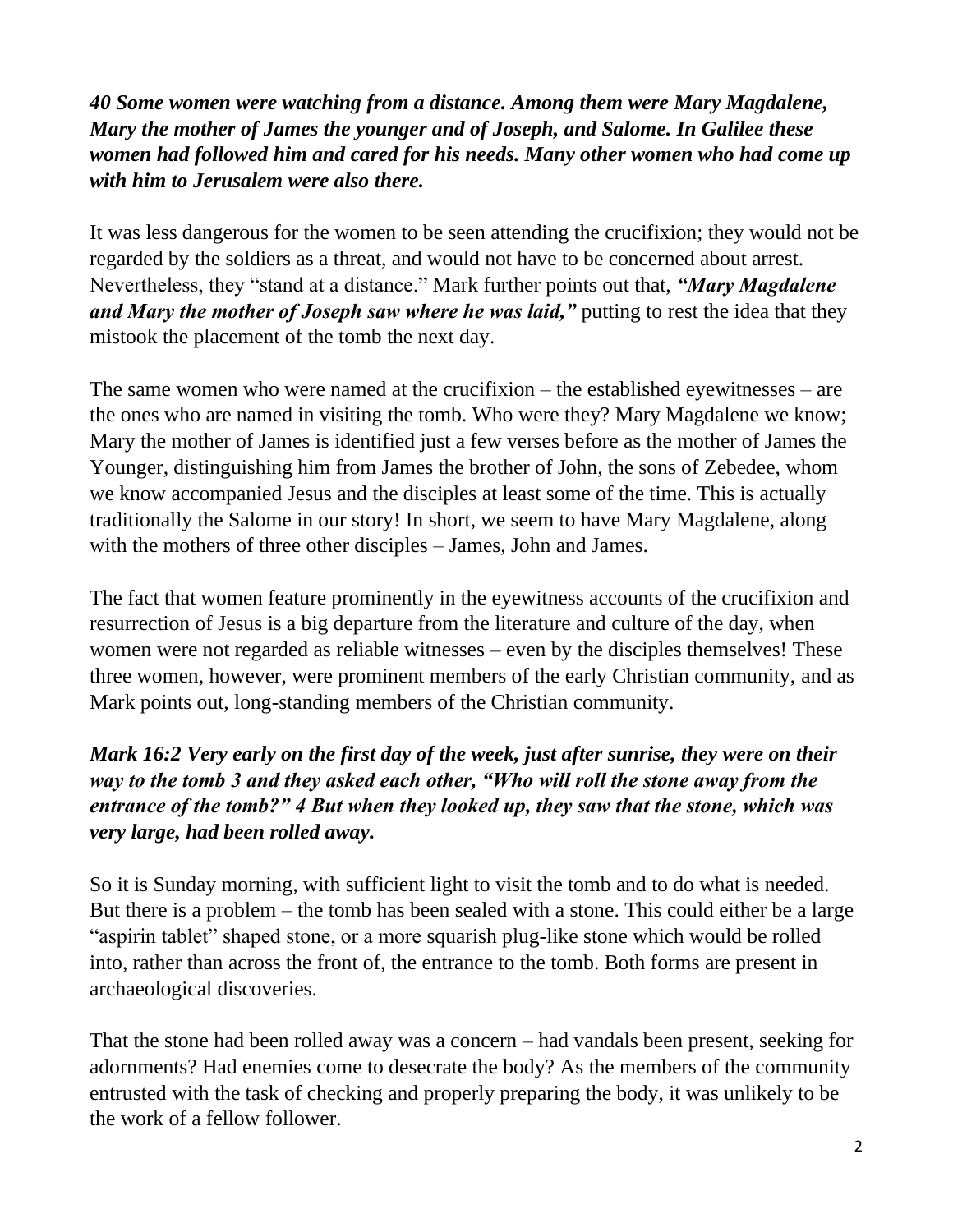#### *Mark 16:5 As they entered the tomb, they saw a young man dressed in a white robe sitting on the right side, and they were alarmed. 6 "Don't be alarmed," he said.*

The tomb would be composed of a forecourt, then a small blocked entrance, then inside, a bench carved out of the bedrock on the right side. Such tombs would have had benches on both sides; it is possible this was the same, hence the specific mention of the "right side." It is a particularly "eyewitness" kind of detail.

Who is the young man? Unquestionably an angel. He greets them with the angelic phrase, "Don't be alarmed," which we hear repeatedly from angels at the time of the annunciation, and the announcement of Jesus' birth. Also, rather than our concept of wings and halo, angels in the Bible are more often described as quite human in appearance:

*Genesis 18:2 Abraham looked up and saw three men standing nearby. When he saw them, he hurried from the entrance of his tent to meet them and bowed low to the ground.*

*Daniel 8:15 While I, Daniel, was watching the vision and trying to understand it, there before me stood one who looked like a man.*

*Daniel 10:5 I looked up and there before me was a man dressed in linen, with a belt of fine gold from Uphaz around his waist.*

*Acts 1:10-11 They were looking intently up into the sky as he was going, when suddenly two men dressed in white stood beside them. "Men of Galilee," they said, "why do you stand here looking into the sky?*

*Mark 16:6 "You are looking for Jesus the Nazarene, who was crucified. He has risen! He is not here. See the place where they laid him.* 

"Nazarenes" was an early name for the Christian community, referring to the place where Jesus was raised, the community with which he was most identified – a more specific reference than "Galilean," which is also used, but which was also used of others. *Acts 5:37 - After him, Judas the Galilean appeared in the days of the census and led a band of people in revolt. He too was killed, and all his followers were scattered.*

*Matthew 2:23 - and he went and lived in a town called Nazareth. So was fulfilled what was said through the prophets, that he would be called a Nazarene. Mark 14:67 - When she saw Peter warming himself, she looked closely at him. "You also were with that Nazarene, Jesus," she said.*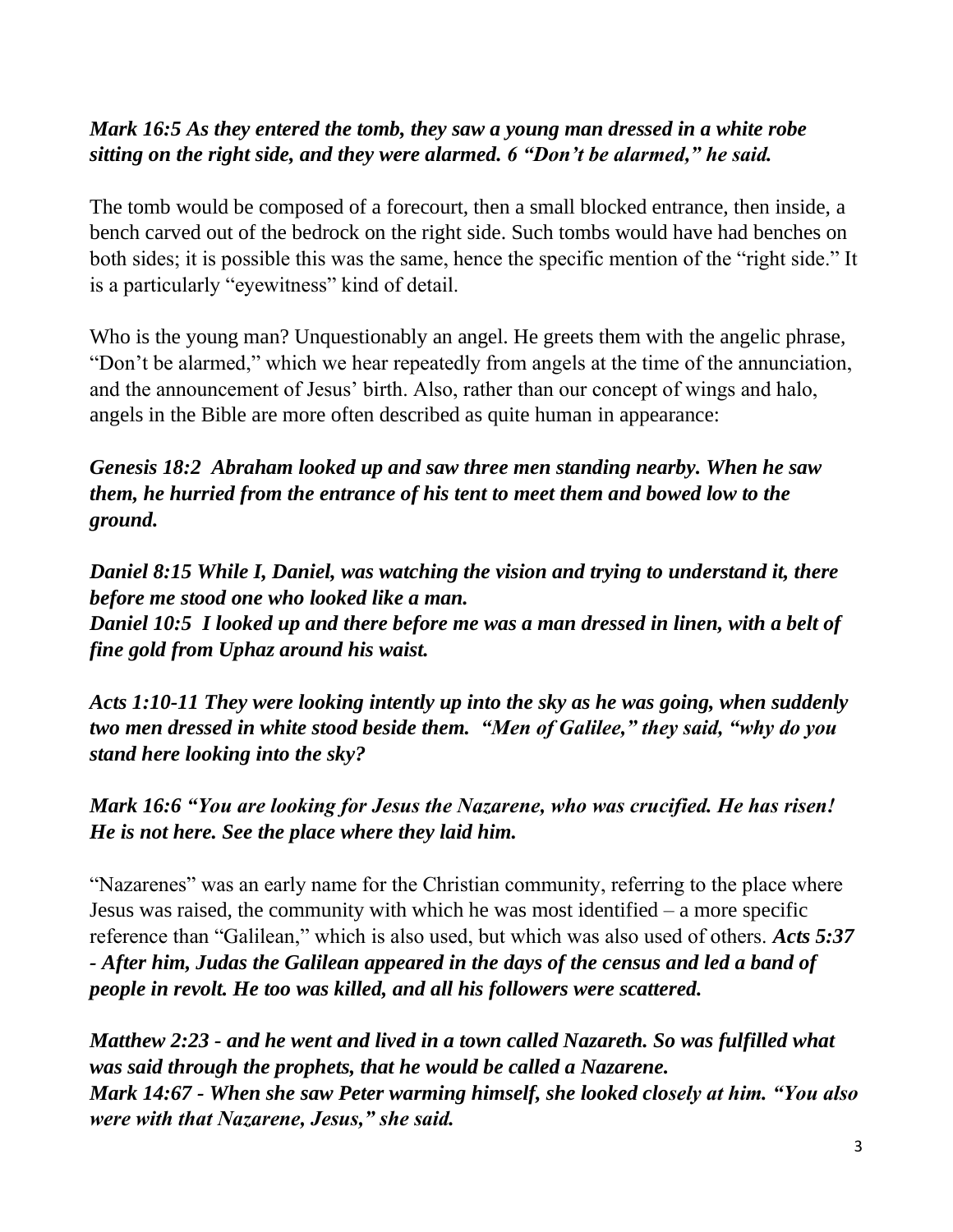Many years later, when Paul is appearing before the governor Felix, the Roman prosecutor presents his case in this way: *Acts 24:5 - "We have found this man to be a troublemaker, stirring up riots among the Jews all over the world. He is a ringleader of the Nazarene sect*

The angel says, *"He has risen! He is not here. See the place where they laid him."* Again, there is no doubt they are in the right place, and looking at the right spot.

### *Mark 16:7 But go, tell his disciples and Peter, 'He is going ahead of you into Galilee. There you will see him, just as he told you.'"*

Mark's Gospel began with God's messenger – John the Baptist - announcing what God was about to do  $(1:2 - 8)$ ; it closes with God's messenger announcing what God has done. The clothes of both messengers are described. The rough hair shirt of the prophet contrasts with the white robe of the angel.

The "way" figures in both scenes: In the opening scene, the way is to be prepared; in the last, the way has been prepared and disciples are to follow, going to Galilee, where Jesus has gone before them. Peter, the new "designated messenger," is mentioned specifically; perhaps because he needs to be reintegrated into the community, after his denial of Jesus.

## *Mark 16:8 Trembling and bewildered, the women went out and fled from the tomb. They said nothing to anyone, because they were afraid.*

*"Bewildered,"* is an interesting word – the Greek is ἔκστασις – from which we get "ecstasy", but which the ancients used as a term meaning "removed from their mind," an experience beyond normal astonishment or amazement. Mark uses it in the raising of Jairus' daughter (5:42) *Immediately the girl stood up and began to walk around (she was twelve years old). At this they were completely astonished.*

Luke uses the term to describe the reaction of the crowd at the healing of the paralytic lowered through the roof (5:26); in the Book of Acts, the healing of the lame man at the Beautiful Gate (3:10); when Peter enters into a trance and receives a vision (10:10); and when Paul falls into a trance and receives a vision (Acts 22:17).

Mark ends with the word "afraid;" ἐφοβοῦντο, from where we get "phobia." It is a common word, and speaks of fear, usually of others, such as the Temple officials afraid to act against Jesus because of the possible reaction of the crowd. From this, we can conclude that the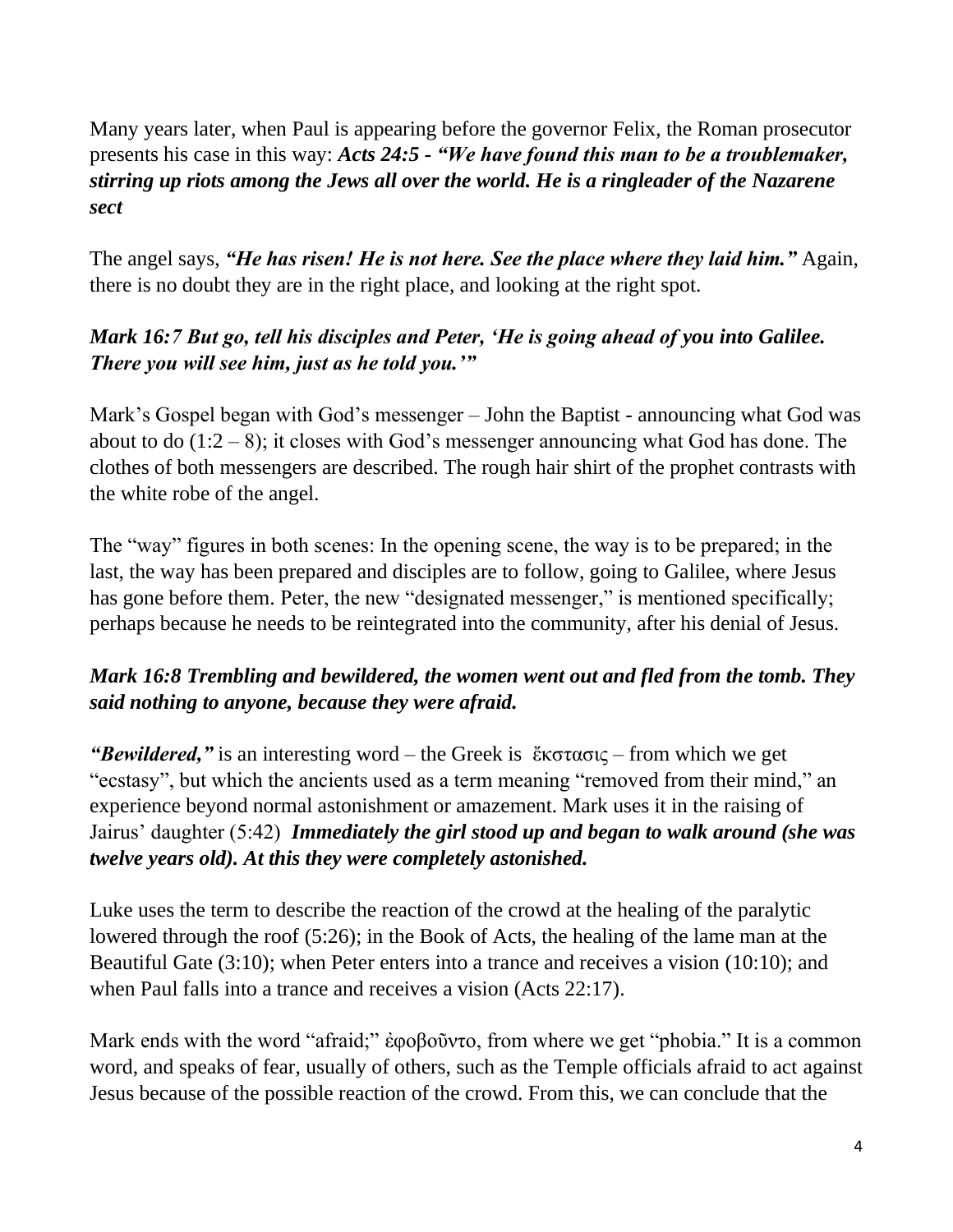women were silent, afraid of the reaction their news might cause among those outside the community of faith.

That's it? The end? It is an unsatisfying ending – we expect more. As Mark's Gospel was being passed around and copied, various scribes attempted to improve on the ending, which was either deliberately short – anything from "ran out of room" to "ran out of time" to "the further story was told by word of mouth rather than in print, precisely because of the fear of others" – all the way to, "it is lost."

## A few later manuscripts have: *Then they quickly reported all these instructions to those around Peter. After this, Jesus himself also sent out through them from east to west the sacred and imperishable proclamation of eternal salvation. Amen.*

This ending has the advantage of being short and concise, which fits the tone of the Gospel. The disadvantage is that the form of language is completely "other" and unfamiliar to Mark, much more obvious in the original language, which is more typical of later Christian writings.

A longer and more complex ending is more common, but not found in the earliest manuscripts and other ancient witnesses, such as letters from early Christian leaders and teachers quoting the Gospel, but never this longer ending, which seems to be made up of a series of excerpts from other Gospels as well as some later Christian legends.

### *Mark 16:9 When Jesus rose early on the first day of the week, he appeared first to Mary Magdalene, out of whom he had driven seven demons. 10 She went and told those who had been with him and who were mourning and weeping. 11 When they heard that Jesus was alive and that she had seen him, they did not believe it.*

*Luke 8:2 - and also some women who had been cured of evil spirits and diseases: Mary (called Magdalene) from whom seven demons had come out;*

*John 20:18 - Mary Magdalene went to the disciples with the news: "I have seen the Lord!" And she told them that he had said these things to her.*

*Luke 24:11 - But they did not believe the women, because their words seemed to them like nonsense*

## *Mark 16:12 Afterward Jesus appeared in a different form to two of them while they were walking in the country. 13 These returned and reported it to the rest; but they did not believe them either.*

*Luke 24:13-35 - Then the two told what had happened on the way, and how Jesus was recognized by them when he broke the bread.*